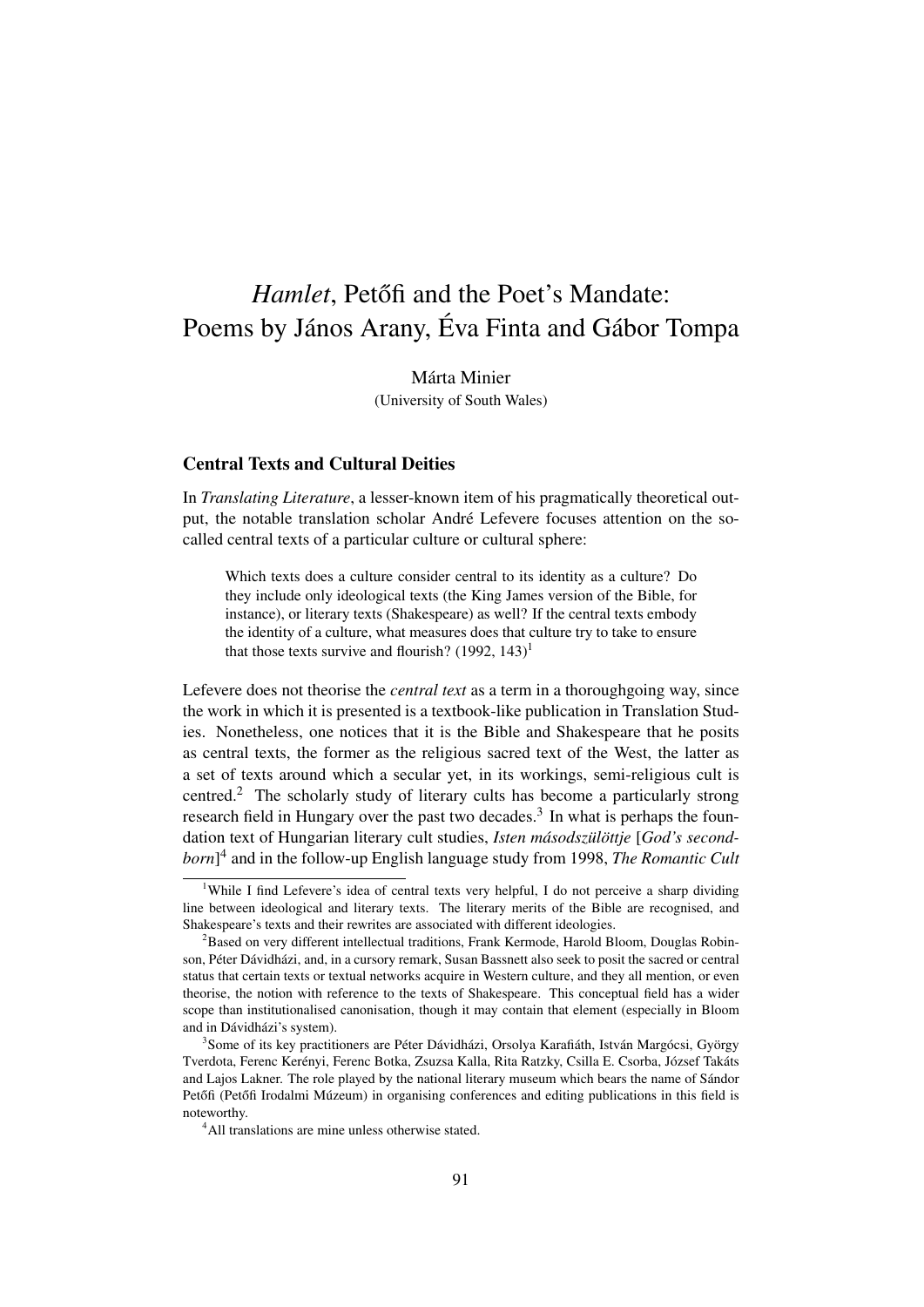*of Shakespeare*, Péter Dávidházi examines the Hungarian Shakespeare bardolatry as a quasi-religious cult. The other "cultural deity" (Levine qtd. in Fischlin and Fortier 8) who will be central to this article is the Hungarian Sándor Petőfi mentioned as "the gods' Hungarian favourite" ("az istenek magyar kedvence") by the literary critic Béla Németh G. (qtd. in Margócsy 135).

Lefevere is not the only thinker who juxtaposes the Bible and Shakespeare in the context of translation. The Calvinist bishop and literary translator Károly Szász, when giving his inaugural address at the Hungarian Academy in 1859, brought the issues of Bible translation and Shakespeare translation together, oddly enough jumping from the former to the latter, without providing any thematic linkage. The title of his talk was "A műfordításról, különös tekintettel Shakespeare és a biblia fordítására" ["On translation, with specific reference to the translation of Shakespeare and the Bible"]. For Szász it was quite natural to couple biblical translation and Shakespeare translation together without indicating the nature of any analogy and to present a presumed kinship between them. Harold Bloom, too, cherishes the notion that the secular sacred texts of the Western canon have proved to be those of Shakespeare: "Shakespeare's works have been termed the secular Scripture, or more simply the fixed centre of the Western canon" (Bloom 1999, 3). He succinctly contends in an often criticised but much cited idiom that "If any author has become a mortal God, it must be Shakespeare" (Bloom 1999, 3). Frank Kermode emphasises that there is a parallel between ecclesiastical constraints on Bible interpretation and the institutional control on Shakespeare criticism (159– 60). When highlighting some of the areas of Shakespeare's influence on German culture, Klaus Bartenschlager expresses a kindred view. The main tenets of his statement seem pertinent to Hungarian culture too:

[I]t must be enough only to hint at Shakespeare's place in the history of German literature and literary theory, his influence on drama from Lessing to Brecht, his presence on the German stage (year after year he is still the most frequently played author in the German-speaking countries), *his role in the history and theory of translation (comparable to the Bible itself)*, and last but not least at the tradition of German Shakespearean studies. (326–27, emphasis added)

The rhetoric that compares Shakespeare's importance to that of the Bible can be detected throughout the Hungarian reception of Shakespeare, although it is less characteristic of what Dávidházi terms the period of iconoclasm. This is a representative example of that rhetoric from the Hungarian poet Dezső Keresztury:

Like the Iliad and the Odyssey, the Greek tragedies or the Bible, these plays have grown over the years into impersonal creations that are treasured by all mankind. Romeo and Juliet, Hamlet, Richard III, Macbeth, King Lear, Caliban and Prospero live on in today's world as so many radiant models of human nature, of the human condition—like Ruth or Job, David, Daniel and Magdalene (Keresztury 1963, 8)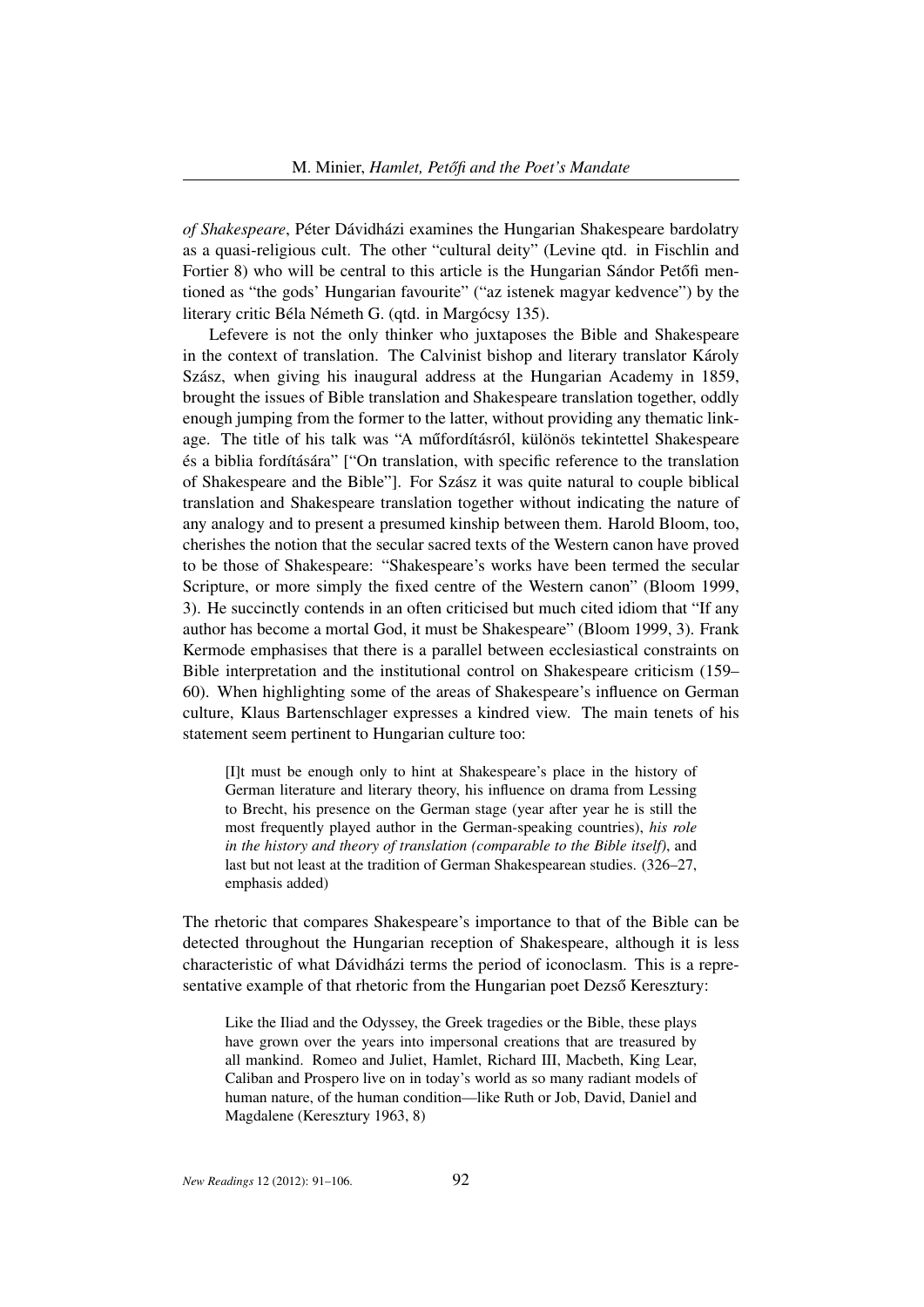So what would *Hamlet* be at the centre of, then, in our context? Working with Lefevere's promise of a critical construct, *Hamlet* is seen as a text contributing to the narration of modern, enlightened nationhood. In Hungarian culture, as in Central and Eastern Europe generally, Shakespeare has been nostrified<sup>5</sup> and "*Hamlet* serves as a 'text of identity'" (Minier 31). Shakespeare and indeed *Hamlet* have played a pivotal role in the redefinition of Hungarian culture from the Enlightenment onwards, at least since the language reformer Ferenc Kazinczy's 1790 translation prepared not from the English but from Friedrich Ludwig Schroeder's rather liberal adaptation. It was, however, the poet János Arany's 1867 translation that became part of Hungarian cultural heritage and is widely cited and recycled across various fields of cultural production even today, from soap opera scripts to political speeches.<sup>6</sup>

## Petőfi, a Shakespearean *poeta vates*

It is no coincidence that Shakespeare, the universal, yet naturalised national poet of Hungary, $^7$  and Sándor Petőfi, the epitome of the Hungarian national poet, are invoked side by side in the nineteenth- and twentieth-century poems discussed in this article. The emergence of the Hungarian Shakespeare as a cultural construct has a great deal to do with the translation of Shakespearean works by leading Hungarian poets, mainly the Romantic triumvirate of Arany, Petőfi and Mihály Vörösmarty.<sup>8</sup> The semi-identification of these writers with the Hungarian Shakespeare has special relevance to my reading of the poems to be discussed here. Translating Shakespeare at the time was a considerable undertaking intended to gain internal as well as external prestige for a recently renewed—or in a modern sense, established—literary language. It served as during the Renaissance the translation of the Bible into the vernacular had, as a litmus test of a language's maturity and hence its nearing a similar level of prestige to the three *linguae sacrae* of Hebrew, Greek and Latin. The Hungarian Romantic and populist poet Petőfi<sup>9</sup> made a translation of Shakespeare's *Coriolanus*, intended to translate *Othello* and translated extracts from *Romeo and Juliet* (see Szigethy 1979), but did not make a translation

<sup>&</sup>lt;sup>5</sup>For instance, Manfred Pfister (19) revisits the theatre director Franz Dingelstedt's term "Nostrifizierung" [nostrification] when discussing the Germans' and the Poles' close connection with Shakespeare and *Hamlet*.

<sup>6</sup>An episode of the Hungarian soap opera *Barátok közt* [*Among Friends*] running on the commercial channel RTL Klub on 5 Sept. 2002 included the phrase "vérnősző barom", Arany's now classic and archaic solution for Shakespeare's "that incestuous, that adulterate beast", which was said by one character when describing another character in the soap.

<sup>7</sup> In his contribution to *The New Hungarian Quarterly*'s Shakespeare memorial issue, Alexander Sinclair, a British cultural diplomat from Scotland serving in Hungary in the 1960s, uses the terms "naturalisation", "nationalisation" and "Shakespeare's adoption in Hungary" to describe how intertwined Shakespeare and Hungarian culture are.

<sup>&</sup>lt;sup>8</sup> For a recent critical overview of the history of Hungarian Shakespeare translation from the vantage point of the nineteenth-century classics, see Kállay.

 $9$ Mihály Szegedy-Maszák (236) mentions Petőfi as a populist poet bringing stylistic and thematic change after—or rather overlapping with—the more straightforward Romanticism of Mihály Vörösmarty.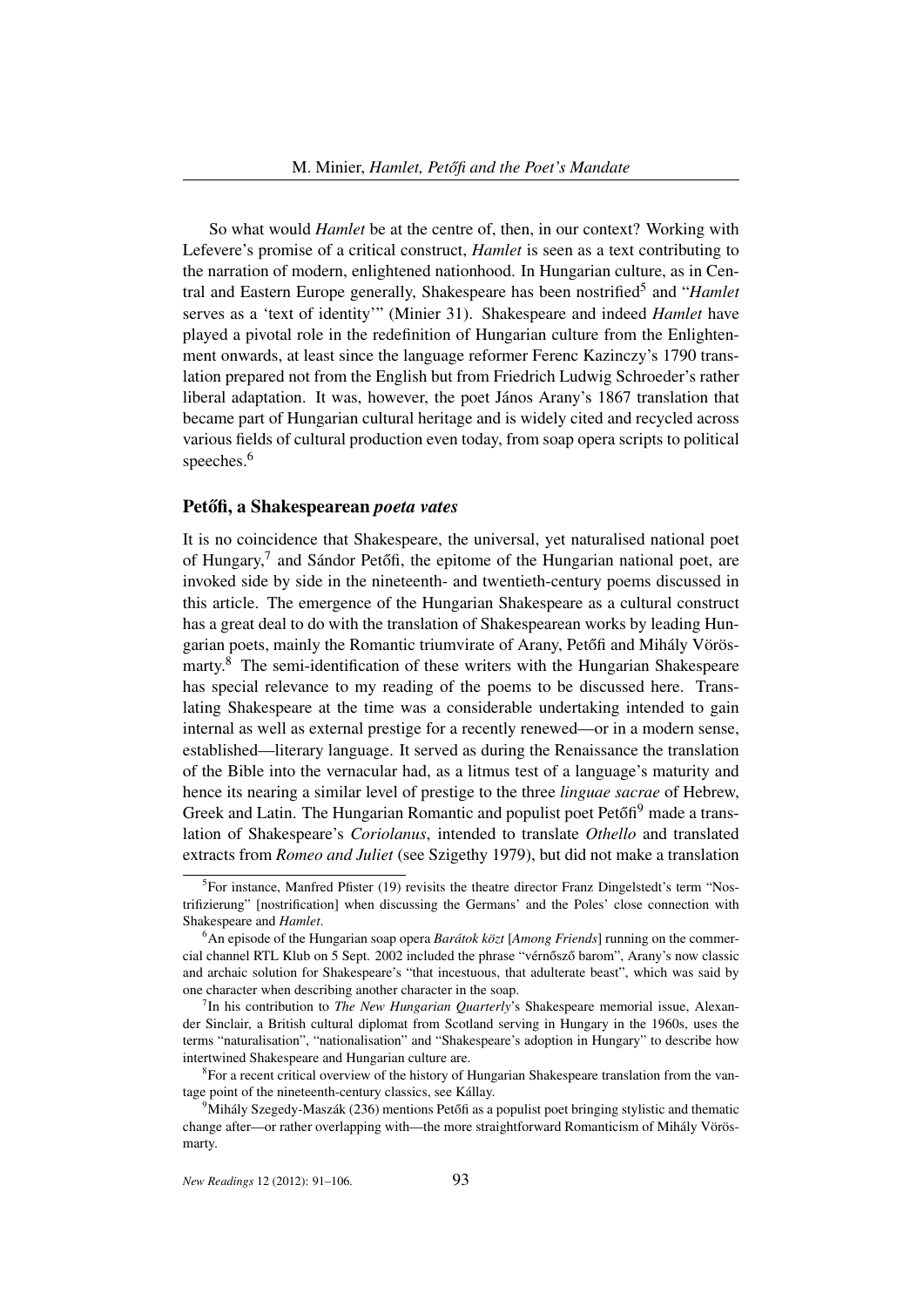of *Hamlet*. However, he wrote some poems that are reminiscent of the play.<sup>10</sup> His life and work, as well as the myth of his sacrificial death motivated by patriotism in the 1848–49 anti-Habsburg revolution and war of independence, also sparked off poems not long after his death, as well as closer to our time, that fuse the ever growing Hungarian *Hamlet* intertext with a pan-European travelling text, namely the *Hamlet* metanarrative. Great importance is attached in Hungarian culture to the role of the *poeta vates*, the seer-poet or prophet-poet, who, as an intellectual and almost spiritual leader of the nation, provides ideological guidance at difficult moments in history. Petőfi ostensibly envisaged himself in the *vates* role, for example in his 1847 programmatic poem entitled "A XIX. század költői" ["The Poets of the 19th Century"]. István Margócsy points out that

Petőfi életének igen sok döntő mozzanata [...] felkínálta magát a kultikus értelmezésre (az olyan történészi szemléletet, mely Petőfi életének egészét és halálát mint megtervezett és tudatosan szervezett stratégiát kezeli, alighanem a legmélyebben kultikusnak kell tartanunk). Legfontosabb életrajzi adatainak bizonytalansága szinte példátlan: nemigen található még egy olyan modern költő, kinek sem születése, sem halála nem pontosítható sem időben, sem térben—egy mitikus szemlélet nyilván hajlamos lehet akár ebben is a történelmen kívüli halhatatlanságnak ígéretét, a kezdet- és végnélküliség csodáját látni; [. . .] legnagyobb sikerének és tragikus halálának pillanata és jelenete oly pontosan egybeesett a nemzet sikerének és bukásának aktusával, hogy alakjának mitikussá és szimbolikussá formálása tulajdonképpen kézenfekvő volt. (Margócsy 151)

[Very many decisive moments of Petőfi's life almost offered themselves to cultic interpretation (the kind of historical perception that treats Petőfi's whole life and death as a planned and consciously organised strategy ought to be seen, methinks, as most profoundly cultic). The uncertainty of his most important biographical data is almost unrivalled: we hardly find another modern poet whose date and place of neither birth nor death can be identified with certainty. Naturally a mythical perception might well tend to view this as the promise of extrahistorical immortality and the miracle of being without beginning or end. The moment and scene of his greatest success and tragic death overlapped with the nation's victory and fall so precisely that his transformation into a figure mythic and symbolic went without saying.]

The concept of the *poeta vates* originates in antiquity (Newman 1341) and may be strongly connected to Virgil's sense of poetic mission, among others. During Romanticism it was revisited and appropriated in the context of the East-Central European national awakening across various cultures in the region, including by Hungarians, Romanians and Poles. The concept has been applied to Walt Whitman but is not irrelevant to Petőfi's idolised Byron or Shelley either. Christoph Loreck resorts to the term in relation to John Keats's *Endymion*: "This [. . .] is

 $10$ Shakespeare's influences on Petőfi, including allusions in his poetry, are discussed in Szigethy. Horváth identifies numerous Shakespearean loci in Petőfi. From even earlier, Tolnai and Földesi are worthwhile reads.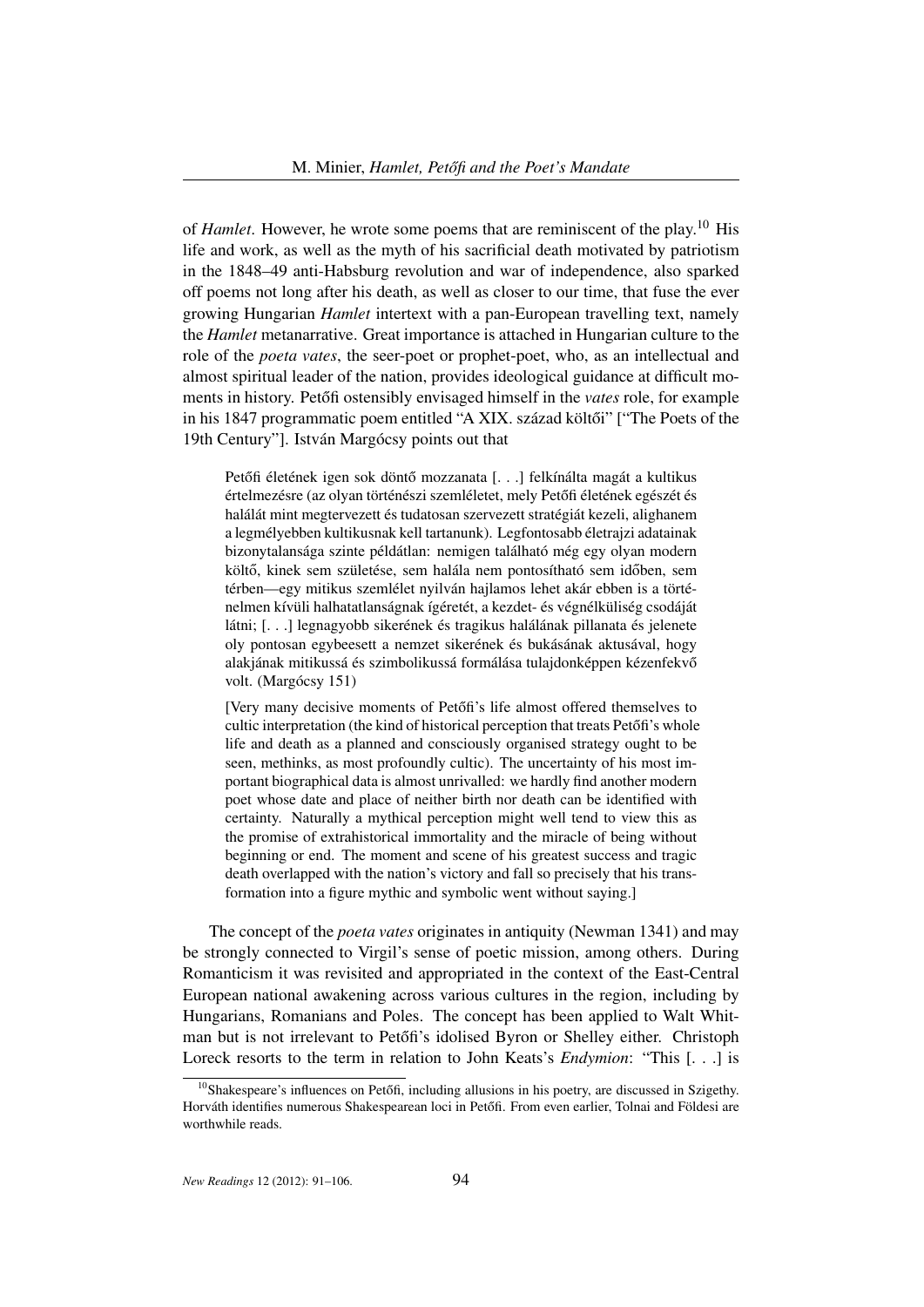what Keats's *vatic* stance revolves around—the divinely inspired visionary truth of the poeta vates. The poet thereby is endowed with the authority to utter truths which often were highly relevant to society" (211). The poems this article looks at are interlinked by this same sense of mission, which attaches to the role of the poet in a long tradition within Hungarian poetry and is a conceit fertilised by what *Hamlet* and Petőfi stand for in Hungarian cultural memory. The poems by Arany (1817–1882), Éva Finta (born 1954) and Gábor Tompa (born 1957) will be read in light of the cultic status of Shakespeare and Petofi as two cults permeating and re-activating each other.

## Arany's Hamletean Commemoration of Petőfi

Arany's Romantic poem "A honvéd özvegye" ["The Widow of the Defender of the Homeland"] of 1850 features a ghostly appearance, whereby the titular widow appears as a Gertrude character, remarrying not long after her late husband's allegedly heroic death on the battlefield. This is a case of motif-based intertextuality with Shakespeare, but also with at least two poems by Arany's close friend Petőfi, who many would regard as the national poet of Hungary. These poems are "Egy gondolat bánt engemet" ["I'm Troubled by One Thought"] of 1846 and "Szeptember végén" ["At the End of September"] of 1847. Arany's Petőfiesque "betét-elégia" ["inset-elegy"] (see Szörényi 211) of the longer narrative poem, the singer-narrator of which may already connect us to a more atavistic, mythic landscape, seems to channel us towards reading the text in the light of Petőfi's biography, more precisely, in the light of what happened to his wife and son after he vanished. He most probably passed away in the battle at the Transylvanian Segesvár, but his corpse has never been found, despite various efforts. Petőfi's widow, Júlia Szendrey, in fact, married the historian and university professor Árpád Horvát in 1850, just a year after Petőfi's disappearance, which caused great uproar and can also be seen as a pretext for Arany's poem, which was termed "a hűtlenség balladája" ["the ballad of infidelity"] by Keresztury (1967, 295).<sup>11</sup> The motif of the widow of an honourable person remarrying at wicked speed has a close connection with *Hamlet*. The widow with a son from her first marriage is common to both Shakespeare's play and Petőfi's life.

Légy anyja és nem mostohája, Nehogy eljöjjek egy napon, És elvezessem kézen fogva  $\tilde{O}t$  is oda, hol én lakom!<sup>12</sup>

(Arany 136)

*New Readings* 12 (2012): 91–106. 95

<sup>&</sup>lt;sup>11</sup> Arany submitted the poem to a literary magazine's editor, Sándor Szilágyi, but then changed his mind and withdrew it before it could be published. Clearly, he did not want to offend with the poem.

 $12$ The whole of this extract is in internal quotation marks in the poem. The speaker of the poem quotes the ghost of the soldier (whom most criticism identifies with Petőfi) as he or she recounts and comments on the apparition. By using quotation marks, Arany differentiates this part from the rest of the speaker's narration.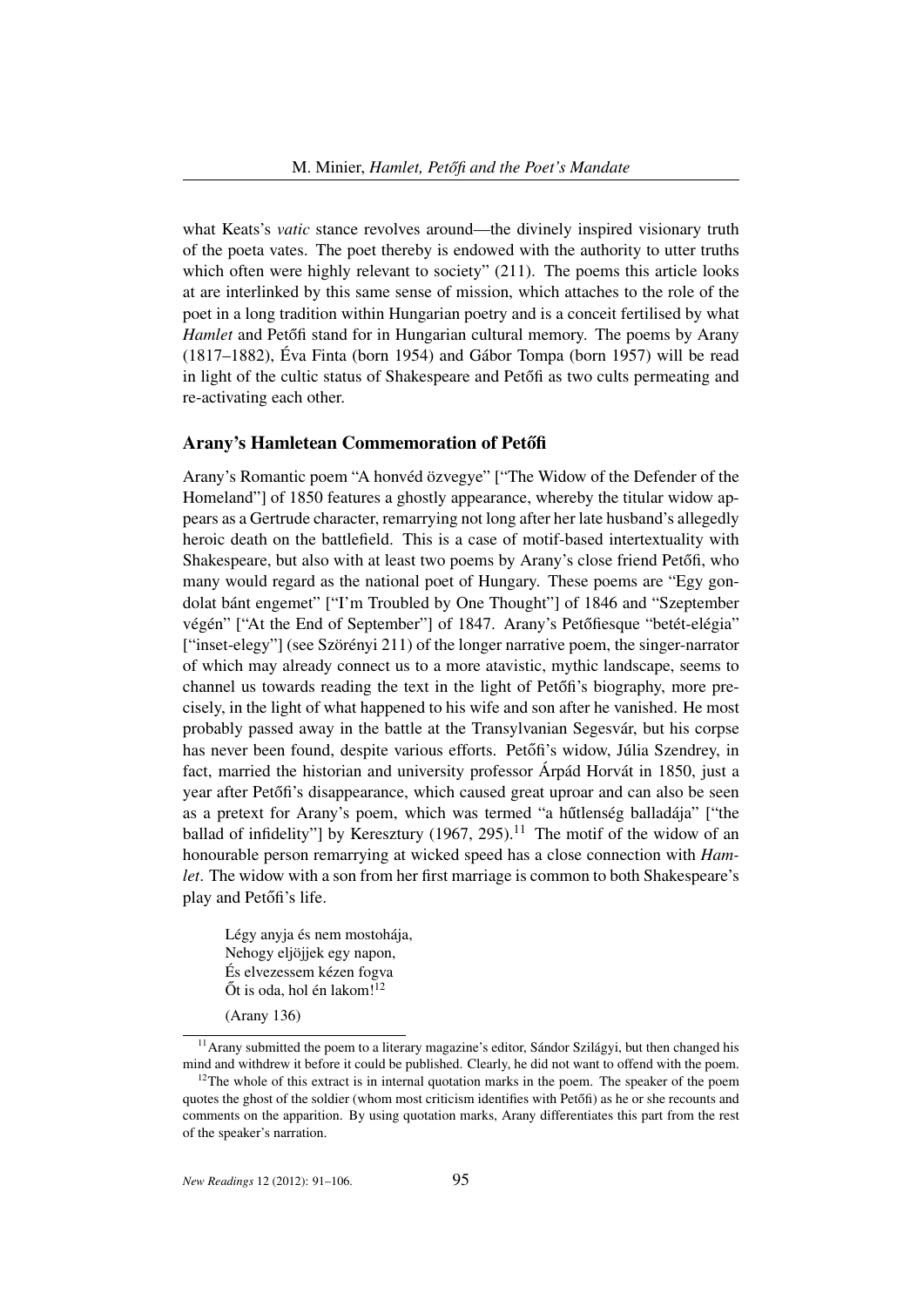[Be his mother and not his stepmother, Lest I turn up one day And lead him by the hand To where I live too!]

In contrast with *Hamlet*, the ghost here admonishes not the son but the widow, because he is hurt and embittered as she has entered into a new conjugal commitment so early. In fact, the ghost in *Hamlet* specifically warns the protagonist against torturing his mother and this warning appears to be his chief purpose in the closet scene. While all of old Hamlet's angst is directed against his murderer, a disloyal brother and his widow's new husband, the ghost in Arany's poem only and exclusively criticises the widow, the "szép özvegy" ["beautiful widow"], who proves not to have deserved the late soldier's devotion. It is thus logical that the widow in this poem sees the ghost clearly, while in *Hamlet* the queen thinks Hamlet is hallucinating. Another different element is that in Arany's poem the third party—the new husband—was neither involved in the soldier's death, nor had a relationship with the widow before the soldier's death, as some would argue Claudius and Gertrude may have had. As Petőfi's poem "I'm Troubled by One Thought" expresses the speaker's desire not to die in a bed surrounded by pillows but on a battlefield, in Arany's poem the dying soldier, after being shot, has the same thought. Arany invokes Petőfi's poem almost word by word. In contrast, the death old Hamlet recounts is not sacrificial but murderous; it serves Claudius's agenda as opposed to a common cause. The soldier in Arany's poem may be read as returning so as to confirm that he is dead, since there were no witnesses to Petőfi's fall at Segesvár. There were rumours about Petőfi's possible survival and about him wandering under a pseudonym; the time Arany wrote his poem was the time of various fake Petőfis.

In the poem, it is during the wedding party celebrating the new marriage that the soldier, or rather his ghost, appears. The motif of the wedding itself recalls *Hamlet*, in particular the reference to the "funeral bak'd meats" that "coldly furnish forth the marriage tables" in Act 1, Scene 2; and the merrymaking *Hamlet* refers to when talking to the night wardens in Act 1, Scene 4. Claudius himself says in Act 1, Scene 2, that he intends to drink in Hamlet's honour when Hamlet reluctantly agrees to stay in Denmark. Memory is very important in this poem on different levels: on the one hand, the ghost thinks that forgetting happens far too early to his memory, while on the other, the poem also testifies to Arany's creative memory of Petőfi's poems and of Shakespeare's *Hamlet*. The intertextual link with *Hamlet* is made overt in the epigraph to the poem, which is a quotation from Hamlet's derision of his mother's action from his first soliloquy in Act 1, Scene 2. Arany quotes Hamlet's words in his own translation:

Gyarlóság, asszony a neved! Csak egy rövid hó : még a gyász cipő sem Szakadt el, melyben könnyé olvadott Niobeként kísérte ki szegény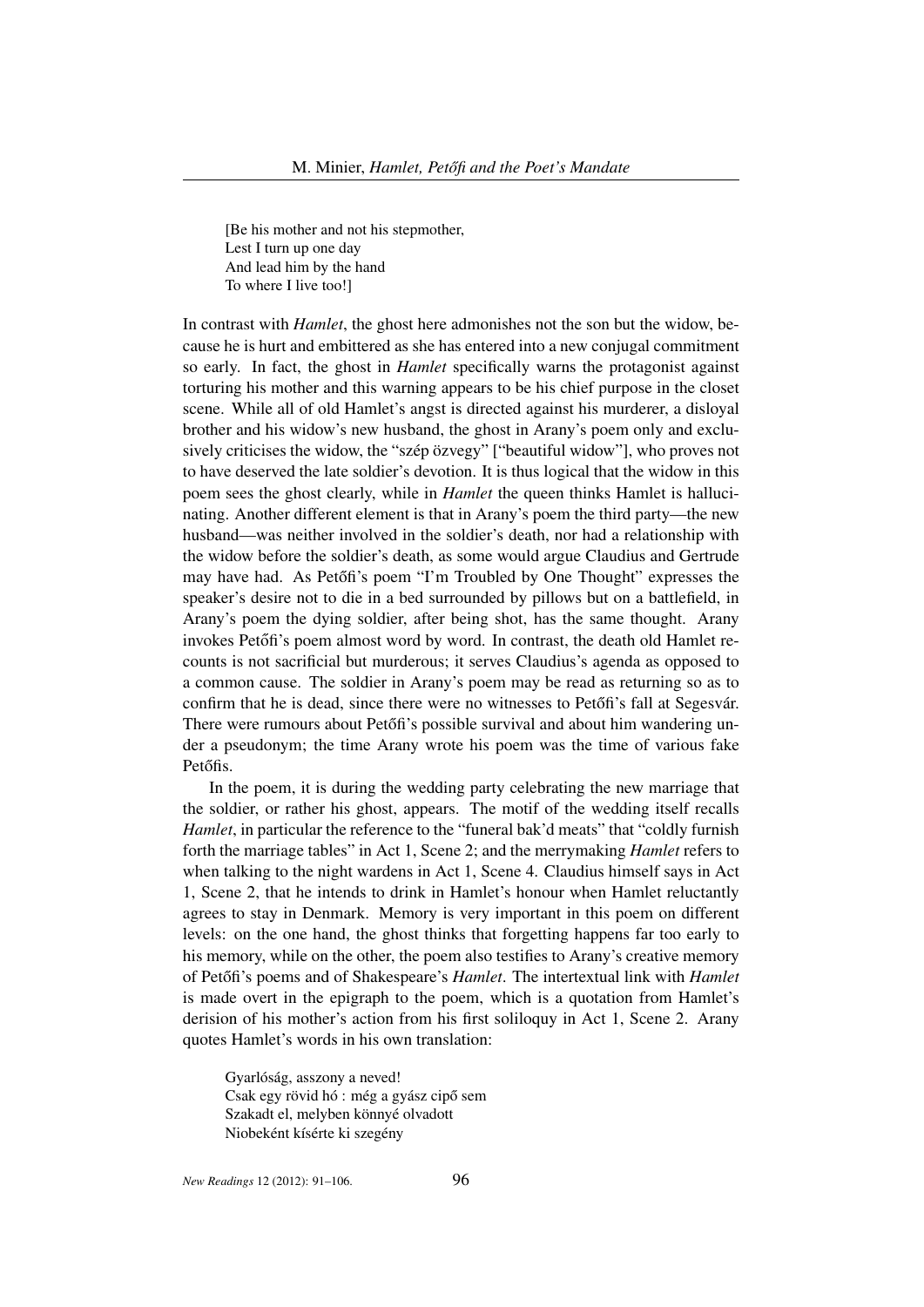Atyám holttestét : s ím ő, épen ő Férjhez megyen  $(Ar$ any 120)<sup>13</sup>

[Frailty, your name is woman! Only a short month: the mourning shoes—in which she accompanied my poor father's corpse like a Niobe melting into tears – haven't even been torn. And behold: she, exactly she, is getting married.]

The epigraph is not in inverted commas, but after an ellipsis Arany indicates that it is from *Hamlet* the play or from Hamlet the character and Shakespeare's name itself does not appear.

The other Petőfi poem that "The Widow of the Defender of the Homeland" altercates with is "At the End of September". Petőfi's speaker in this elegiac love poem wonders if his wife will throw away his name, a name which was so precious to her once. Arany, in his poem, puts this as a complaint into the soldier's mouth. Petőfi's recontextualised words were originally written during his honeymoon, yet they carry the undertone of the idea of dying a heroic death for the liberty of his nation. The melancholy speaker of the poem suggests that he would return from death and haunt his widow should she decide to remove her veil of mourning. In the translation by Adam Makkai and Valerie Becker Makkai he declares, "I shall rise from the darkness" (Makkai 383). As Petőfi expert János Horváth suggests, Petőfi's poems written broadly in this period abound with instances of Shakespearean self-fashioning. This particular instance of Hamletean self-fashioning is closely interrelated with his vision of himself as a *poeta vates* and an isolated individual responsible for a whole community.

### Yorick and the Petőfian *poeta vates*

Éva Finta's 2000 poem "Hamlet királyfi Barguzinban" ["Prince Hamlet in Barguzin"] gives voice to the worries of a Hungarian poet, originally from the Hungarian minority community in the Ukraine, regarding the role of the poet as a chronicler of her time—and thus as a *poeta vates* of sorts. Finta's poem is deeply intertextual as it is reminiscent of *Hamlet*, Petőfi, István Kormos's well-known poem about Yorick, and possibly also István Baka's Yorick poems. It abounds in further allusions to, among others, the modernist poet and translator Mihály Babits and the myth of Attila the Hun. As poet and translator Adam Makkai summarises, "Petőfi's presence still haunts the national consciousness of Hungarians" (364). In order to clarify the importance of Petőfi's haunting presence in Finta's poem, we need to mention a late twentieth-century issue in relation to the Petőfi cult. According to

<sup>&</sup>lt;sup>13</sup>There are differences between this and Arany's *Hamlet* translation published in 1867. Firstly the passage is abridged for the epigraph so that it becomes more focused, more pointed, and the clause containing a reference to Niobe is reformulated in the translation of the whole play. In all likelihood Arany translated this particular fragment of *Hamlet* for the sake of providing a suitable epigraph for the poem as he was not considering the idea of translating Hamlet before 1865–66 (see Géher 2005).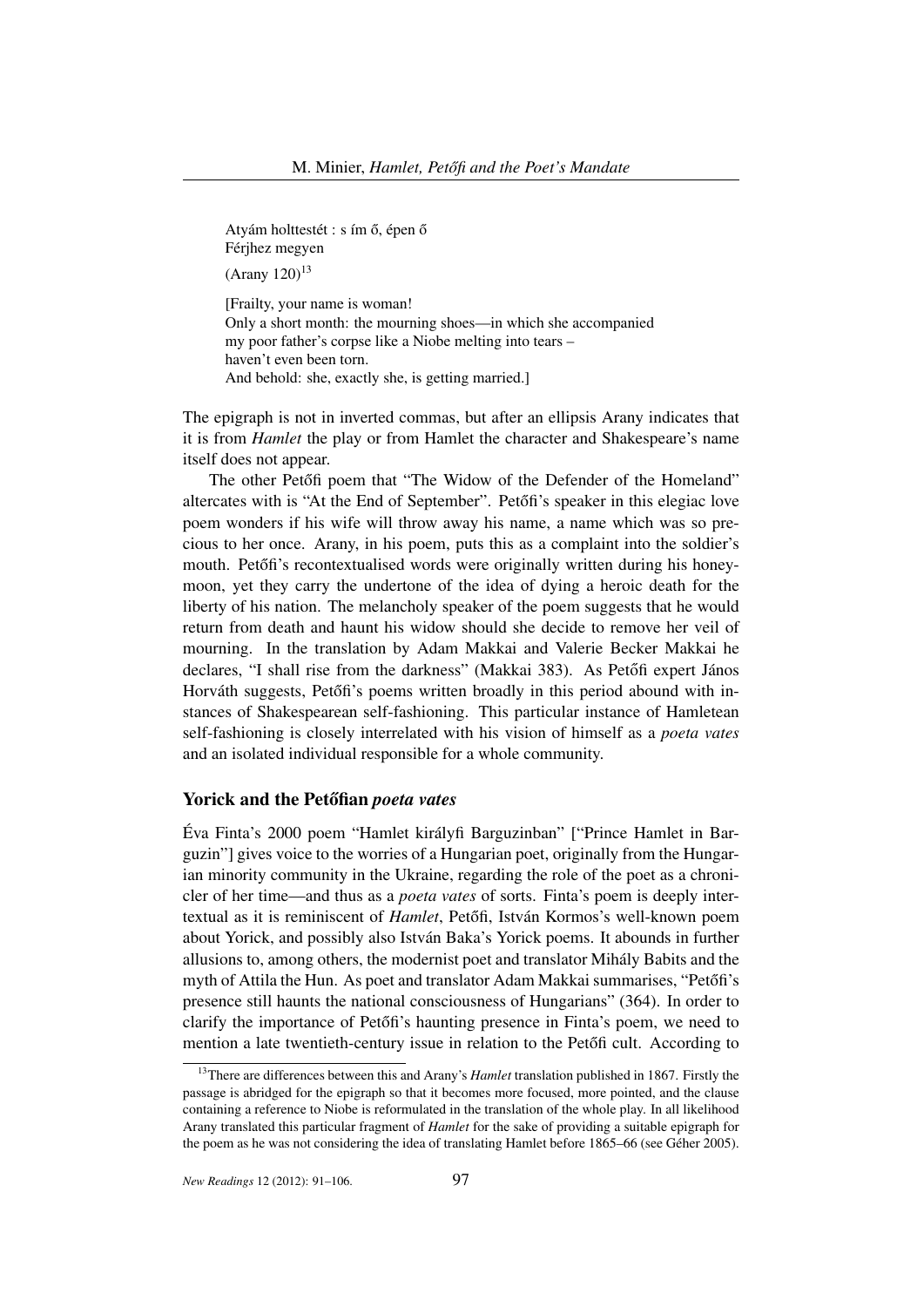a nineteenth-century rumour that grew into a powerful myth, Petőfi did not die an heroic death in the Hungarian War of Independence, but was taken as a prisoner of war to Russia and died there decades later. The anxiety caused by the loss of Petőfi as a national hero—alongside defeat in the War of Independence—may account, at least partially, for the hope latent in this myth that he was still alive for longer. Acting on a range of sources, in 1985 the Hungarian businessman and later politician Ferenc Morvai, initially together with the filmmaker András Balajthy, acted upon the actress and self-taught historian Edit Kéri's encouragement and decided to investigate whether a suspicious skeleton found in Siberia, at Barguzin, was Petőfi's (cf. Makkai  $364$ ).<sup>14</sup> Nothing irrefutable emerged; nevertheless, public sentiment was aroused around the possibility of the long-standing myth of the quintessential Magyar poet dying in a battle during the Hungarian War of Independence being proved untrue. This constitutes a major subtext of Finta's poem.

The poem "Prince Hamlet in Barguzin", for some readers, may underline the idea that finding Petőfi's tomb would imply coming to terms with part of the nation's past, but also that the past escapes us. Taking stock of it may not be straightforward. "Valahol lenni kell a sírnak" ["The tomb has to be somewhere"] the speaker asserts, but then the following line emphasises that one may not find the grave, especially if it is the grave of a legendary person such as Petőfi appears to be in public consciousness.<sup>15</sup> And "Attila koporsója sincsen" [Attila's grave hasn't been found either]. The speaker of the poem surmises that "Ezek a sírok vándorolnak" [These graves are wandering around], and one may find the spirits of these personages wherever one digs. Yet, this might also suggest that it is not essential to find the graves of the great ones; it might be better sometimes not to find them and let the mythical uncertainty live on. The phrase "kis magyar tetemrehívás" [little Hungarian confrontation with the corpse] refers to the title and subject matter of Arany's 1877 ballad entitled "Tetemre hívás" ["Confrontation with the Corpse" $l^{16}$  In this poem a folk belief is revitalised, according to which the wound of the murdered person reacts by bleeding when the killer appears. Finta's poem recontextualises this literary reference to comment on the turmoil caused by the sensationalist press coverage of Petőfi's afterlife. In a metaphorical sentence, the speaker of the poem admits, if somewhat bitterly, that the late Petőfi could have spent some time in Siberia. The poet also highlighted to me that she played with the idea of different fates in the poem.<sup>17</sup> Her line "Az ember olykor el is törhet" [Humans can even break sometimes] suggests that if Petofi did in fact relocate to

 $14$ The literature (journalistic, grassroots and academic) connected to the topic of Petőfi in Siberia is enormous and would deserve to be studied in its own right, even if only for the complex rhetoric used on both sides of the argument. Some significant publications are Kéri, Kiszely (1993 and 2000), and Kovács.

<sup>&</sup>lt;sup>15</sup>As Margócsy reminds us, Arany in his 1855 "Emlények III" talks of Petőfi as "nem közénk való" [not one of us], preparing the ground (most probably unwittingly) for decades of cultic discourse, implying that Petőfi is beyond criticism (Margócsy 147).

 $16$ This is the title of the translation by Peter Zollman, in Makkai (330–32). The literary historian Lóránt Czigány discusses the poem under the same title (204).

 $17E$ -mail communication from Finta to the author, 30 May 2012.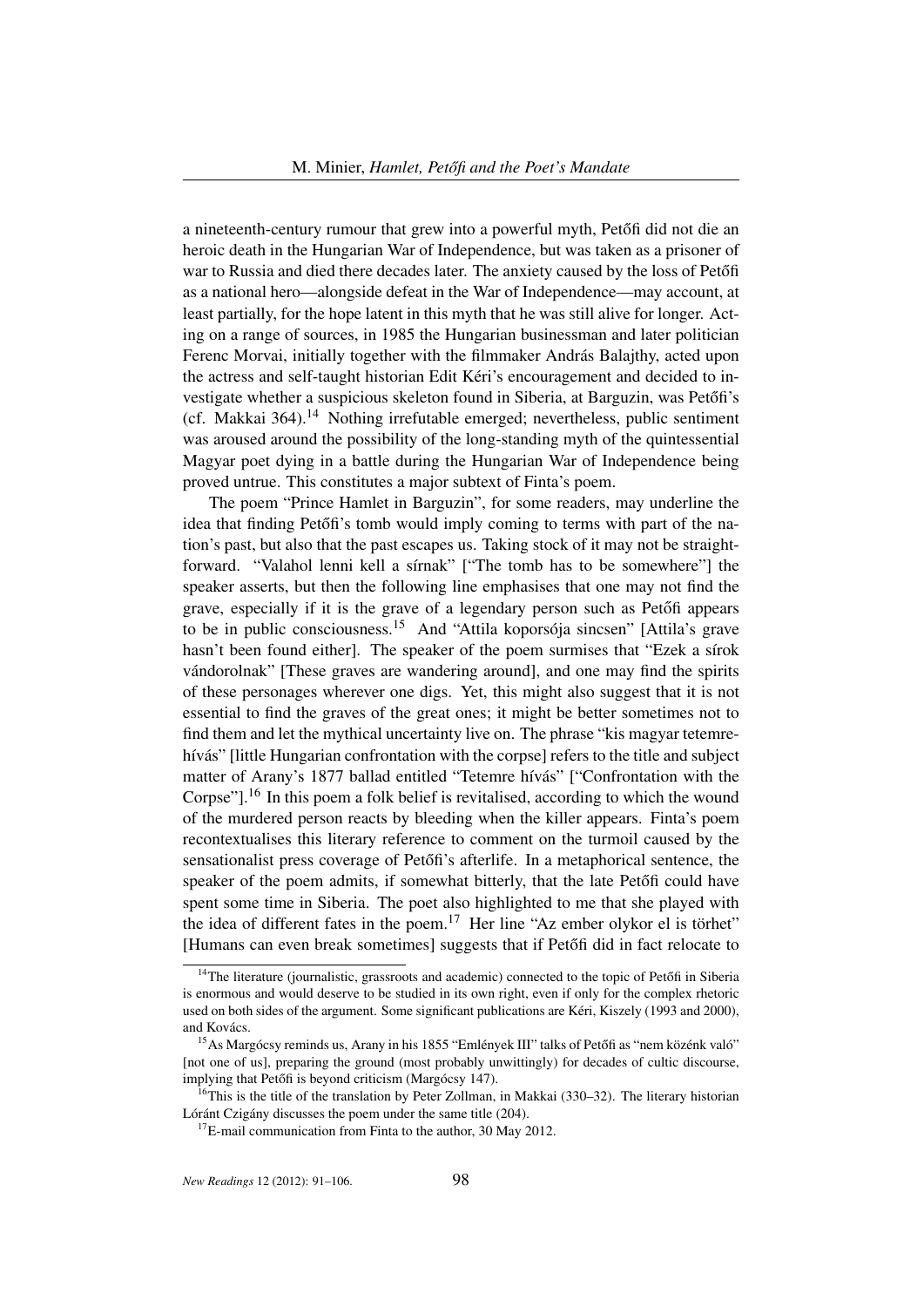foreign parts, this compromise may have been due to a defect in his personality, a case of giving up his main objectives and mission to serve the Hungarian nation and labour for its independence. This disintegration of personality is suggested with an understanding, forgiving overtone. The speaker of the poem calls Petőfi a poet prince and visualises him on soft, warm female laps. This conjures up the image of another poet prince, Hamlet, in the mousetrap scene of Act 3, Scene 2, where he asks Ophelia if he can lie in her lap. The culturally dominant image of the Hungarian national poet is shifted so that he becomes a fragile icon—here literally a sacred image and an indispensable cultic object in Orthodox religion. Sándor Petőfi or, in his new culture, Alekszander, "egy másik sorsba átsodorva" [drifted into another fate] but is still pictured in this poem as a figure important enough to be commemorated in an icon. Potentially disturbingly for some of the general public, he is celebrated as iconic in a culture other than that he perceived as his own. While the poem tries to reach the human core beneath the myth, it is at the same time partaking of the revitalisation of a myth, displaying yet another face of the idolatrous attitude to Petőfi.<sup>18</sup> The poem touches on the uneasy but very contemporary theme of uprooting and immigration, something the author herself has experienced, though in the opposite direction to the Peton of her poem, namely from the former Soviet Union, to the mother country of Hungary.

It is worth noting here as part of the discussion of the breach of the personality that one of the paratexts of the poem offers interesting reading. The text is dedicated to the internationally renowned anthropologist István Kiszely, the professional leader of the excavations in the Siberian cemetery. He left his work at the Hungarian Academy of Sciences as his view that the corpse was indeed Petőfi's met with a hostile response there. The telling paratext does not render Finta's poem less open to interpretation, but it adds a different dimension to it, which has to do with the cultural politics of the time. When I asked Finta about the genesis of her poem, she emphasised her intentions: "Én a magam módján lezártam a vitát, s ebben az is benne foglaltatik, hogy bárminemű igazságról is lenne szó, az Petőfi alakját, műveinek értékét, személyiségének hitelességét nem érinti." [I closed down this debate in my own way, and this also implies that, whatever the truth is, it does not interfere with Petőfi's figure, the value of his works or *the authenticity of his personality*].<sup>19</sup>

Importantly, in this poem two robust and time-tested Petőfi myths come together: that of his transfer to Siberia as a prisoner of war and that of him as a poet on a mission, dying as a martyr for his nation. Finta's poem picturing an alternative fate is read against this more widespread, official version. To see the extent of the martyrdom-focused *vita*, it suffices to look at examples of nineteenth-century fine art depicting Petőfi. As Csilla E. Csorba highlights, these lithographs either capture

<sup>&</sup>lt;sup>18</sup>Parenthetically, the phrase "kis magyar tetemrehívás" [little Hungarian ordeal by blood] coterminously recalls the title of Péter Esterházy's accomplished prose work written during the socialist era in Hungary, *Kis magyar pornográfia* [*A Little Hungarian Pornography*]. The work was translated into English by Judith Sollosy under this very respectful title.

 $19$ E-mail communication from Finta to the author, 30 May 2012, with emphasis added.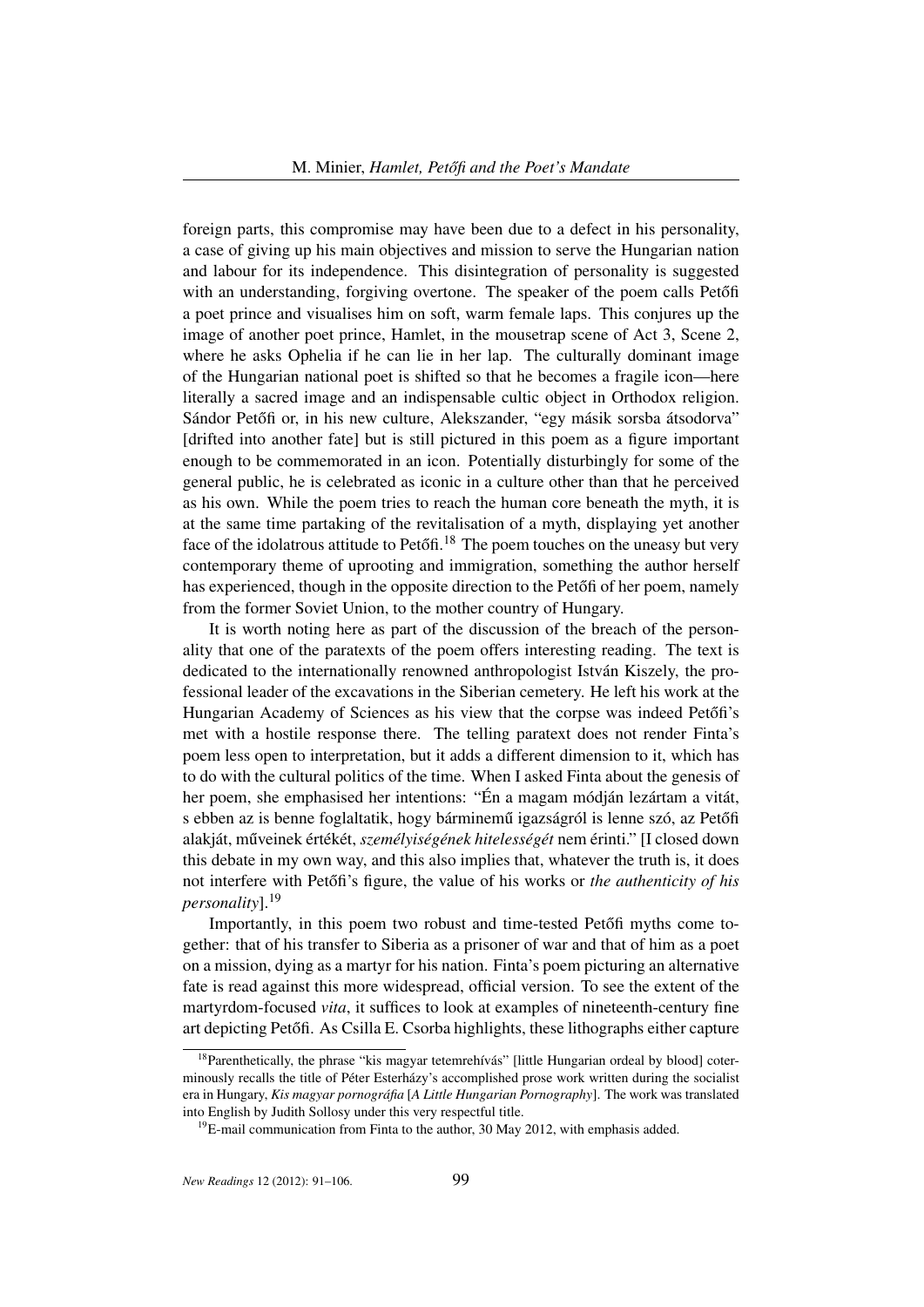a moment on the battlefield with Petőfi dying or already dead and surrounded by the muses or other symbolic figures that officiate at his apotheosis, or they portray him as a resurrected figure (quite literally in Lipót Pálffy's *Petőfi ébredése* [Petőfi's Awakening]) in a pantheon of much respected Hungarian historical figures. This sacralising representation in fine art was accompanied by a similar deifying rhetoric in criticism, poetic laudations (such as Jókai's poem "Apotheosis" from 1899) and other genres of public discourse (Csorba, especially 38–47).

In Finta's poem the motif of the snow that blocks the roads also alludes to Vörösmarty's 1850–51 poem "Előszó" ["Prologue"], where the motif of snow and winter connotes the muted and crippled situation of the Hungarian intellectual under the Austrian autocracy. This was written not long after Peton's disappearance. Vörösmarty's line "Most tél van és csend és hó és halál" [Now it is winter and silence and snow and death] (Pándi 476) is highly metaphorical and, indeed, a reflection on the times. This poetic image is also indicative of how isolated Siberia is from the rest of Europe over winter. It is in a dense intertextual context that the poem questions the essence and contemporary relevance of being a poet: "«Mit ér az ember», hogyha költő?— / Kilóg a sírból koponyája" ['What is a person worth', if he/she's a poet?— / His/Her skull lolls out of the tomb]. These lines stand in an intertextual relationship with the gravediggers' scene and specifically with Yorick. The allusion points to the transience of humans, a fate not escaped by poets, and if anything, this poem suggests, poets may not be allowed the peaceful rest enjoyed by others if we need them as transcendentalised, sacralised icons to look up to. Those familiar with Hungarian poetry are reminded of István Kormos's poem and its identification of the poet-speaker with Yorick (1984, 88–89). In Kormos's work the witty yet vulnerable figure of the jester becomes an allegory of the Hungarian poet. The question of one's worth is already a quotation, recognisable by the use of inverted commas, and a Hungarian topos that has had many apparitions in Hungarian literature from the baroque epic poet Miklós Zrínyi, to the symbolist and modernist Endre Ady, to Finta. The original question was "Mit ér az ember, ha magyar?" [What is one worth if a Hungarian?]. In the poem, the question seems more preoccupied with worth as a Hungarian poet. Finta, like Kormos, plays with the traditional sense of the Hungarian poet as someone with a mandate, who is supposed to serve the people, to "set right" whatever is "out of joint", someone with a grave mission, like that of the Prince of Denmark.

In Finta's topsy-turvy *ars poetica*, however, the persona senses no need to shoulder the formidable task of supporting and giving directions to the community, and this troubles the speaker, who is in a vacuum, left alone without a clear-cut vocation:

És éjjel van. Mindenki alszik. Pegazusom se kérne enni. Seni se bánja, ha nem írok. Senki se bánja, hogyha elhal gondolat, tálentum, törekvés az idő önmagát felejti.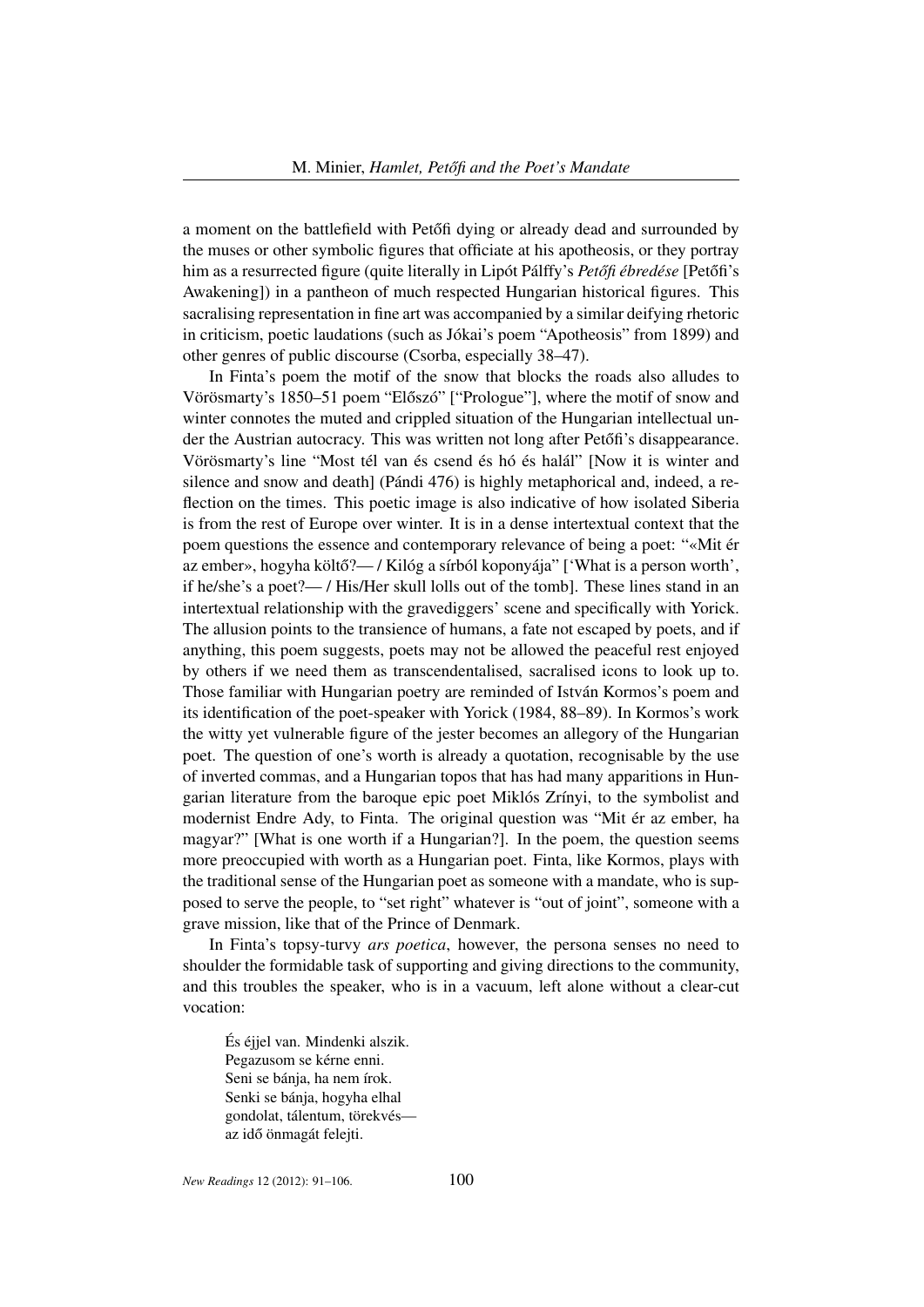[And now it's night-time. All are asleep. My Pegasus won't want feeding. No one minds if I don't write. No one minds if thought, talent and aspiration die out time forgets itself.]

This poem highlights the struggle of a rather traditional poet figure with a strong sense of mission, who finds that there is no need to be a chronicler of the times, where any traditional values are relativised and a writer's authority in public life cannot be taken for granted. A similar sentiment and more confident if melancholy voice is apparent in the following interview extract, where Finta laments:

[O]tthon is, mint Magyarországon, nagy zűrzavar uralkodik az értékek piacán. A mai fiatal nehezebben igazodik el, mert nincs kikiáltott, felmutatott minőség. Jó kocsik vannak. Jó nők, intelligens mosóporok. Mintha már József Attila is találkozott volna ezzel a jelenséggel...<sup>20</sup> Az ifjúság tehát arra szédül, amerre éppen viszi a sodrás, hajlama vagy tehetsége. Nem látok tisztán, nem tudom megmondani, 'ki viszi át fogában tartva', hogy Nagy Lászlót idézzem. Saját helyemet pedig egyáltalán nem szándékozom meghatározni. Részint, mert még élek, és még rengeteg feladatot érzek az ujjaimban. Másrészt ez nem is az én dolgom. [. . .] Tudom a dolgomat. (Peremiczki)

[At home [in the Ukraine], as in Hungary, there is great confusion over what is valuable. The young person of today finds it harder to orientate because there isn't one pronounced and upheld quality to follow. There are good cars. There are cool girls, intelligent washing powders. As though Attila József had already encountered this phenomenon. . . Youths, then, drift with the flow, with aptitude or with talent. I don't see clearly, I cannot tell 'who carries it across between their teeth' [to the other side of the river], to cite László Nagy. I also have absolutely no inclination to define my own place, partly because I am still alive and I still feel numerous tasks in my fingers, and partly because this really isn't my job. [. . .] I know what my job is.]

The poem as a revisiting of the *ars poetica* genre reflects on postmodern times without embracing overtly postmodern aesthetics.

In a metatextual gesture, the epilogue to the poem, somewhat reminiscent of the commendation at the end of a Villonesque ballad, admits that there has been a game with cultural references in the poem. Yorick is named here, with the Shakespearean epithet, famous from Arany's translation and Kormos's poem, "szegény" [poor, miserable]. The mention of Yorick tolerating the speaker's intertextual game might suggest that Yorick is alive, through memory of his puns and the mark he has left on language. He is a role to step into again and again, a mask to assume repeatedly. This might also indicate the eternal life of poets in general, which is another topos recycled by Shakespeare in his sonnets and in a very different configuration in John

 $20$ Attila József is a modernist poet who has also been framed in some criticism as a Petőfi-like vatic figure (see Tverdota 1998).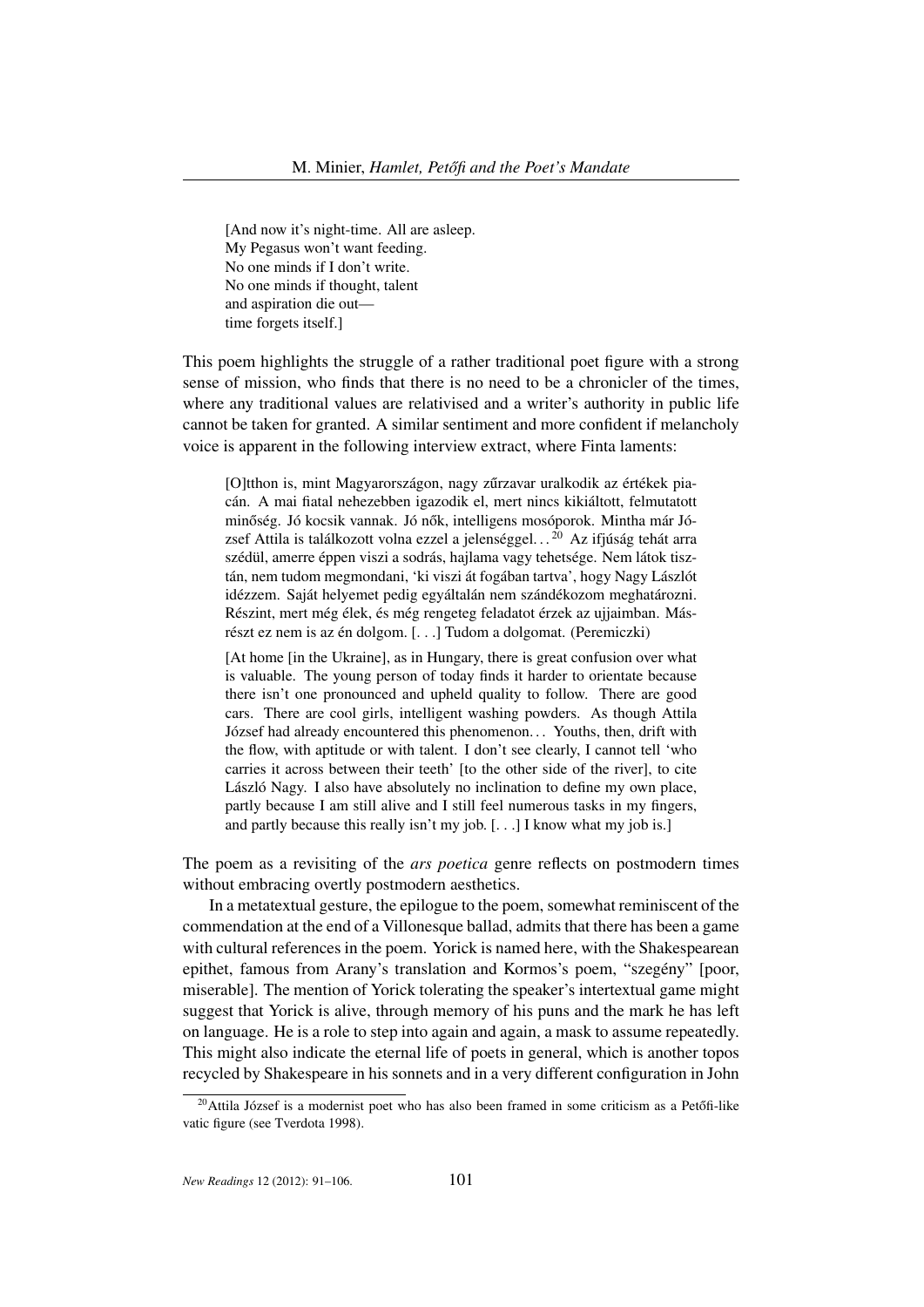Dryden's 1686 "Ode to the Memory of Mistress Anne Killigrew", among others. Both Hamlet and Yorick are epitomes of the poet in Finta's work, as the epilogue asserts:

Eljátszottam e téli éjen Elárult, rossz szavak hadával És szent maradt a szent a képen. Szegény Yorick eltűri vétkem. [I've been playing this winter night With a swarm of betrayed, bad words And the saint in the picture remained a saint. Poor Yorick will tolerate my sin.]

The high cultural status of the so-called saint, Petőfi, remained intact, no matter the hypothetical possibilities negotiated in this poem. Its outcome reminds one of the sacred position of Shakespeare and *Hamlet* (and Hamlet), which is intertwined here with the sacredness of the Hungarian canonical poet.

### Chroniclers, Fools, Hamlet-poets

The theatre director, poet, essayist and academic Gábor Tompa has directed *Hamlet* three times in three different languages: in Hungarian (1987, Kolozsvár/Cluj-Napoca), in Romanian (1997, Craiova) and in English (1994, Tramway Theatre, Glasgow). The actor who performed Hamlet in his Hungarian production, Sándor Héjja (1942–1996), was a talented performer and intellectual, who did not hide his aversion to the Ceauşescu dictatorship which suppressed Hungarians generally, alongside other ethnic minorities, and had a policy of cleansing the nation of ethnic minorities by melting everybody into a homogenous Romanian population. As a politically subversive figure, Héjja had no choice but leave for Hungary in 1988. Both the hamletised poems that I have found in Tompa's oeuvre so far—"Horatio levele Dániából" ["Horatio's Letter from Denmark"] from the "Theatrum Mundi" cycle and "Levél Hamlethez" ["A Letter to Hamlet"]—are strongly connected to Héjja. Both epistolary poems are written from the perspective of Hamlet's appointed chronicler Horatio, in the case of the former poem overtly, as the title indicates the speaker. Tompa's "A Letter to Hamlet" of 2001 is dedicated to Héjja's memory, which speaks volumes for the cultural contents that *Hamlet* is evoked to bring forth.<sup>21</sup>

In "A Letter to Hamlet" it is not the skull that appears as a motif but the clown or fool himself. The poem's speaker addresses Hamlet as "Királyfi! Dánom! Hamlet! Hercegem!" [Prince! My Dane! Hamlet! My prince!]. Given the historical circumstances, the speaker who is most probably Horatio as somebody who seems to be entrusted with a mandate, finds it necessary to put on a clown costume. This

 $21$ <sup>21</sup>The poem has been published at least twice, with some modification. The 1996 edition in a collection of Tompa's poetry contains no dedication and follows a relaxed Petrarchan sonnet structure.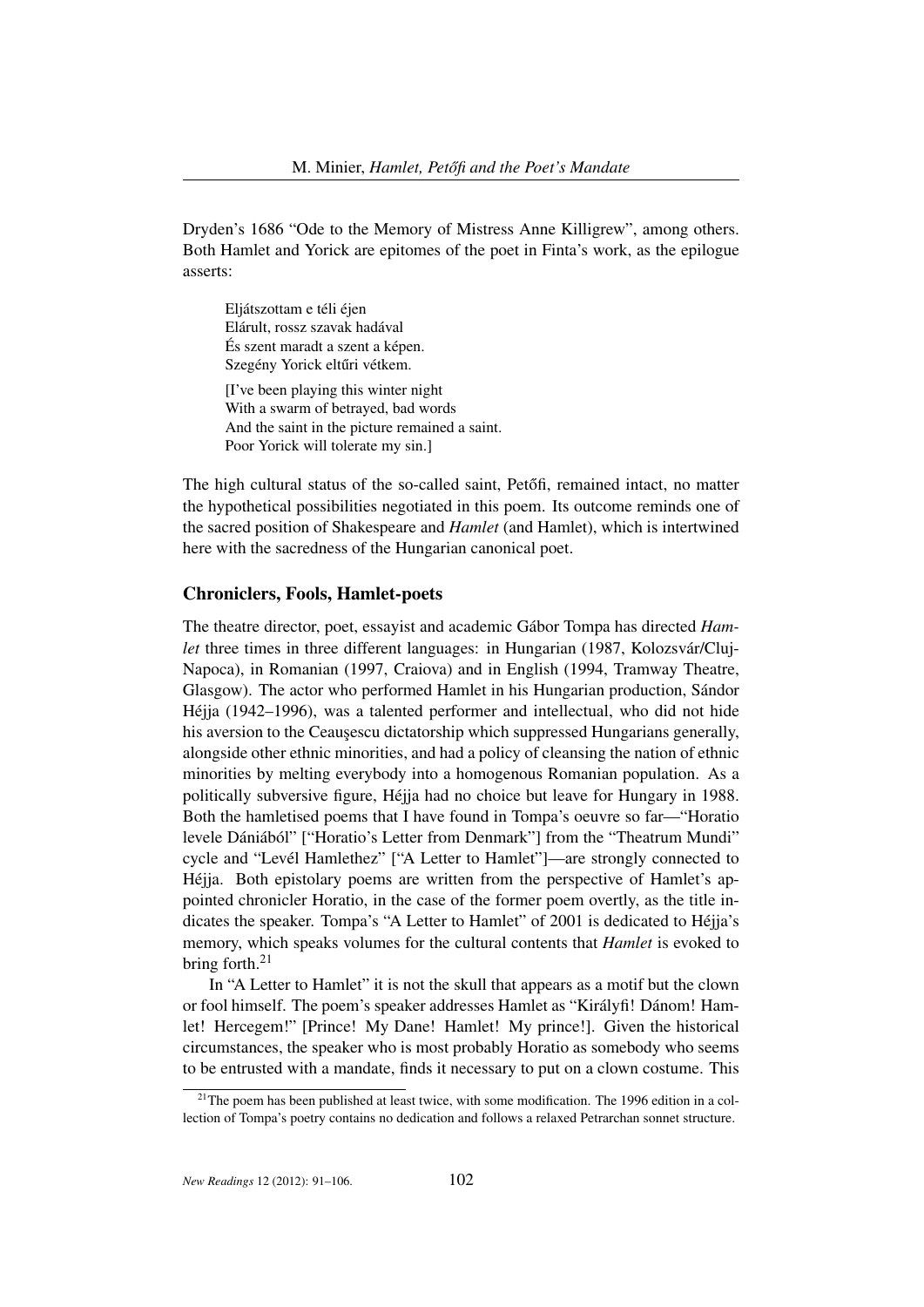implied situation is all the more likely given the intriguing auterist directorial decision to have Horatio read out Hamlet's letter to Ophelia in Tompa's 1987 production. The speaker mentions the imminent end of an era: "utolsó futam / készülődik már évek óta itt" [a final race / has been in preparation here for years]. The speaker finds fighting for power futile: "A trón üres [. . .] Bolond, ki arra tör" [The throne is empty. Anyone who attempts to take it is a fool]. The covert allusion to Yorick, not only from Shakespeare's and Arany's but also from Kormos's work, facilitates the punning on *fool* as the poem, apart from suggesting merely foolish or unwise behaviour, implicitly also refers to Hamlet's pretended madness, as well as the fragile and vulnerable position of a fool at court. Tompa's poem highlights how the wisdom bordering on insanity that the fool and Hamlet may share gives an example of how to survive tyranny.

In "Horatio's Letter from Denmark", Horatio knows that this letter is not going to reach a readership in what is implied to be a dictatorship: "a címzett ismeretlen, / s elkobzás lesz a sorsa krónikámnak" [the addressee is unknown, and the fate of the chronicle will be confiscation]. Recalling for the reader the myth of Petőfi's and other martyrs' sacrificial deaths for the survival of the nation, the poem makes a connection with the *vates* myth in its final prophetic lines:

s bár tettemért sötét zárkába zárnak, a dán királyfi óhaját betartom, kifulladásig győzve földi harcom!

(Tompa 1990, 32)

[and although for my deeds I will be locked up in a dark cell, I will respect the Danish prince's wish, fighting my fight in this world to the point of suffocation]

This article has examined the spectrality of *Hamlet* in Hungarian poetry, reading the texts against the backdrop of the Hungarian cults of both Shakespeare and Petőfi. In Petőfi's cultic afterlife two different clusters of myths collide: Arany's poem seems to respond to the myth of the wandering Petőfi, while Finta's poem altercates with the legend of the exiled, prisoner-of-war Petőfi. Finta, among other rewriters of the Hamlet theme, associates the Hamletean spectre with a sense of intellectual mission. Specifically, Finta's text points to *Hamlet* as inscribed with cultural memory, the nation's past and the figure of the *poeta vates*, of which Petőfi is a prototype. It is also the vatic figure of the sacrificial soldier-poet who is dramatised in Arany's poem as he interrupts the noisy wedding of his widow and makes himself noticeable only to her. In a chain of transferences the main body of Finta's poem reflects on Petőfi as a *poeta vates*, while the title substitutes Hamlet for the Barguzin skeleton. Let us not forget that Hamlet himself held up the skull of the jester as a social commentator in the graveyard scene, in what one may perceive as an act of identification. In another contemporary Transylvanian poem, "Itthoni Hamlet" ["Home Hamlet"] by Árpád Farkas, which also has an implied rather than explicit poet-commentator as its poetic I, the motif of the upheld skull is transmuted into a smoky clod of earth as a metaphor for the globe with a few million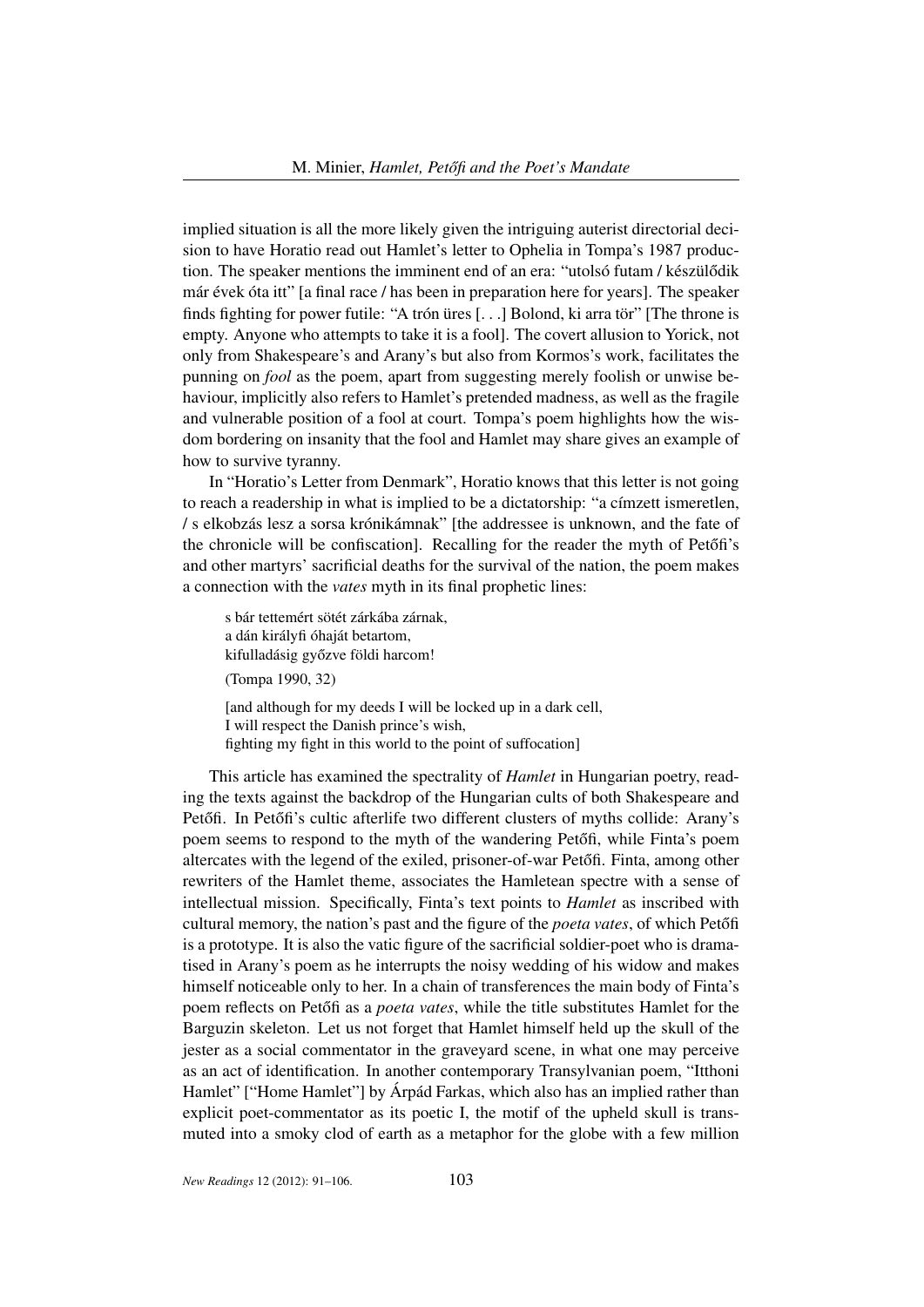lonely hearts throbbing on it. Here the implied poet with a mandate has a universal, or rather glocal, outlook, which is also a strong aspect of the reception of Hamlet. Finta's and Tompa's modern-day redefinition of the role of the poet-chronicler, as well as Arany's balladic celebration of the spectral memory of his charismatic fellow poet Petőfi, link *Hamlet* to the story of the Hungarian nation and some of its great personages. Finta's and Tompa's works are also concerned with the state of the art of poetry and the vacuum in which contemporary poets may feel situated with regard to their mission. Tompa's "A Letter to Hamlet" recycles the topos of the Shakespearean fool and emphasises the seemingly paradoxical clarity of mind attached to this position, as well as the safety that a fool's robe may provide under tyranny. The fool's often critical and honest voice is close to what is expected of a *poeta vates*, or what the *poeta vates* may expect of him- or herself. During the play's rich and wide-ranging reception history, Hamlet has featured as an urintellectual of the Western cultural sphere. He has been seen as a prototype of the director, the playwright, the philosopher and, many a time, the poet. The Hungarian poems studied here show him as a prototype of the poet engaged in poetic and critical discourse on nationhood.

#### Works Cited

- Arany, János. "A honvéd özvegye". *Arany János költői művei*. Vol. 1. Budapest: Szépirodalmi Könyvkiadó, 1986. 120. Print.
- Bartenschlager, Klaus. "Editing Shakespeare for 'Foreigners': The Case of the English-German *Studienausgabe* of Shakespeare's Plays". *Images of Shakespeare: Proceedings of the Third Congress of the International Shakespeare Association, 1986*. Ed. Werner Habicht, D. J. Palmer, and Roger Pringle. London: Associated University Presses, 1988: 314–24. Print.
- Bassnett, Susan. "An Introduction to Theatre Semiotics". *Theatre Quarterly* 38 (1981): 47–54. Print.
- Bloom, Harold. *The Anxiety of Influence: A Theory of Poetry*. New York: Oxford University Press, 1973. Print.
- —. *Shakespeare: The Invention of the Human.* London: Fourth Estate, 1999. Print.
- Csorba, Csilla E. "A költészet apoteózisa". *Az irodalom ünnepei. Kultusztörténeti tanulmányok.* Ed. Zsuzsa Kalla. Budapest: Petőfi Irodalmi Múzeum, 2000. 35–47. Print.
- Czigány, Lóránt. *The Oxford History of Hungarian Literature from the Earliest Times to the Present*. Oxford: Oxford University Press, 1984. Print.
- Dávidházi, Péter. *Isten másodszülöttje: A magyar Shakespeare-kultusz természetrajza*. Budapest: Gondolat, 1989. Print.
- —. *The Romantic Cult of Shakespeare: Literary Reception in Anthropological Perspective*. Basingstoke: Macmillan, 1998. Print.
- Esterházy, Péter. *A Little Hungarian Pornography*. Trans. Judith Sollosy. London: Quartet Books, 1995. Print.

*New Readings* 12 (2012): 91-106. 104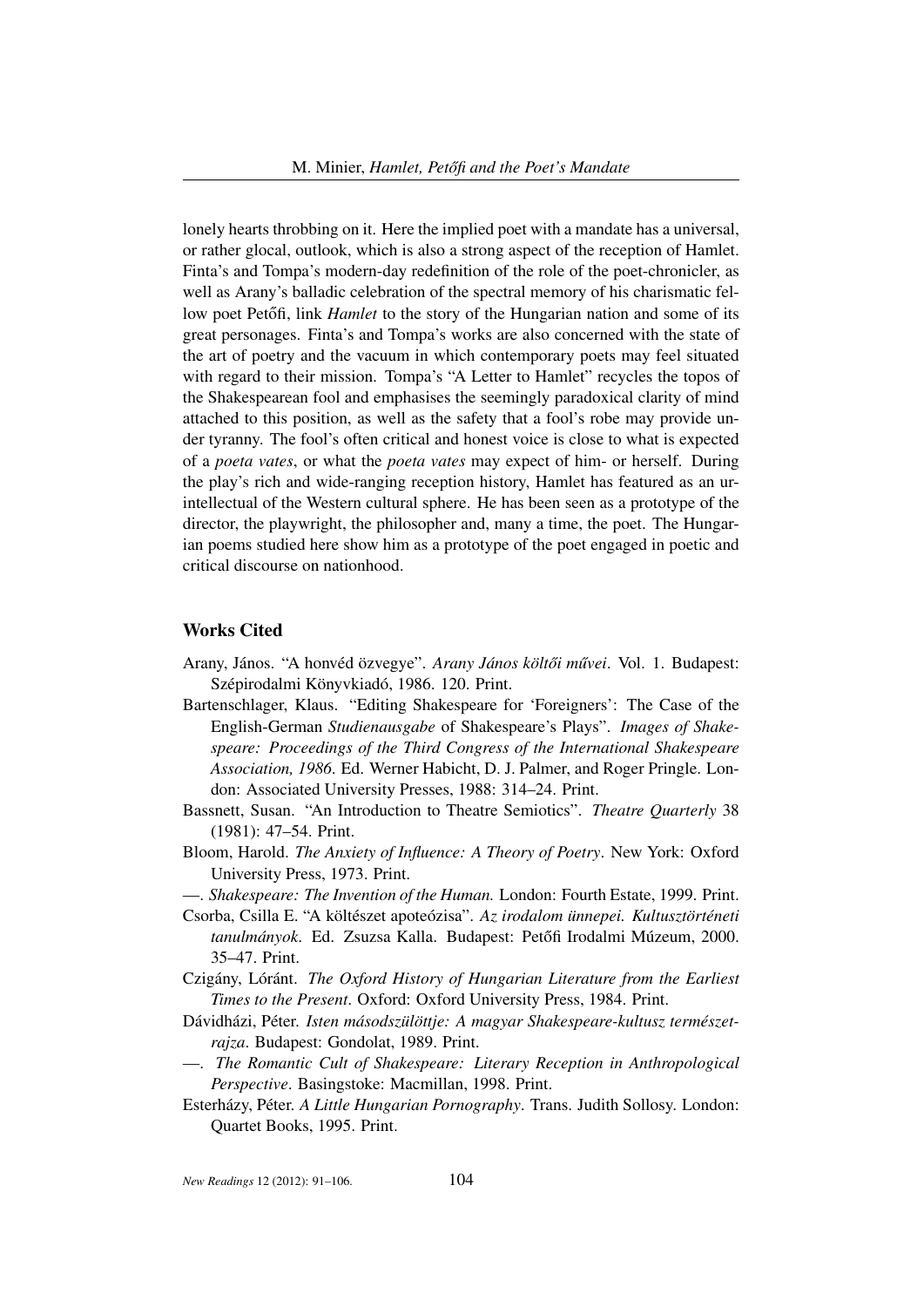- Farkas, Árpád. "Itthoni Hamlet". *A szivárgásban. Versek*. Budapest: Püski Kiadó, 1991. 171. Print.
- Finta, Éva. "Hamlet királyfi Barguzinban". *Magyar Napló* 4 (2000). Web. <http://www.inaplo.hu/mn/200004/09\_Finta\_Eva.html>
- Fischlin, Daniel, and Mark Fortier, eds. *Adaptations of Shakespeare: A Critical Anthology of Plays from the Seventeenth Century to the Present*. London: Routledge, 2000. Print.
- Földesi, Gyula. "Petőfi és Shakespeare: Részlet Horváth J. Petőfi-könyvének bírálatából". *Nyugat* 16.1 (1923): 31–38. Print.
- Géher, István. "A magyar 'Hamlet': Arany János furcsa álcája". *Holmi* 16.12 (Dec. 2005). Web.

<http://www.holmi.org/2005/12/geher-istvan-a-magyar-hamlet-aranyjanosfurcsa-alcaja-jegyzetek>

Horváth, János. Petőfi Sándor. Budapest: Pallas, 1922. Print.

- Kállay, Géza. "'Nem mintha már teljesen elégült volnék dolgommal': 1866: Arany János Hamletje és Shakespeare drámáinak magyar fordításai". *A magyar irodalom történetei 1800-tól 1919-ig*. Ed. András Veres and Mihály Szegedy-Maszák. Budapest: Gondolat, 2007: 491–510. Print.
- Keresztury, Dezső. "Shakespeare and the Hungarians". The New Hungarian Quar*terly* 5.13 (Spring 1963): 3–8. Print.
- —. '*S mi vagyok én . . . ': Arany János 1817–1856*. Budapest: Szépirodalmi, 1967. Print. Kéri, Edit. *Petőfi Szibériában?!* Budapest: Eötvös, 1990. Print.
- Kiszely, István. Mégis Petőfi?: A szibériai Petőfi-kutatás irodalma időrendi sor*rendben*. Székesfehérvár: Extra, 1993. Print.
- Meghalt Szibériában: Egy szomorú magyar szellemi kórkép: a szibériai Petőfi*kutatás eseményei és irodalma id ˝orendi sorrendben*. Budapest: Magyar Ház, 2000. Print.
- Kovács, László, ed. Nem Petőfi!: Tanulmányok az MTA Természettudományi Sza*kért ˝oi Bizottsága tagjai és felkért szakért ˝ok tollából*. Budapest: Akadémiai Kiadó, 1992. Print.
- Kermode, Frank. "Can We Say Absolutely Anything We Like?" *Essays on Fiction. 1971–82*. London: Routledge and Kegan Paul, 1983. 156–67. Print.
- Kormos, István. *Szegény Yorick. Kormos István versei. Csohány Kálmán rajzai*. Salgótarján: Nógrád m. Tcs., 1984. Print.
- Loreck, Christoph. *Endymion and the 'Labyrinthian Path to Eminence in Art'*. Würzburg: Königshausen & Neumann, 2005. Print.
- Makkai, Ádám, ed. *In Quest of the Miracle Stag: The Poetry of Hungary. An Anthology of Hungarian Poetry from the 13th Century to the Present Time in English Translation*. Vol. 1. 2nd, revised ed. Chicago: Atlantis-Centaur and Framo Publishing and Budapest: Tertia, 2000. Print.
- Margócsy, István. "A Petőfi-kultusz határtalanságáról". Az irodalmi kultuszkutatás *kézikönyve*. Ed. József Takáts. Budapest: Kijárat, 2003. 135–52. Print.

*New Readings* 12 (2012): 91–106. 105